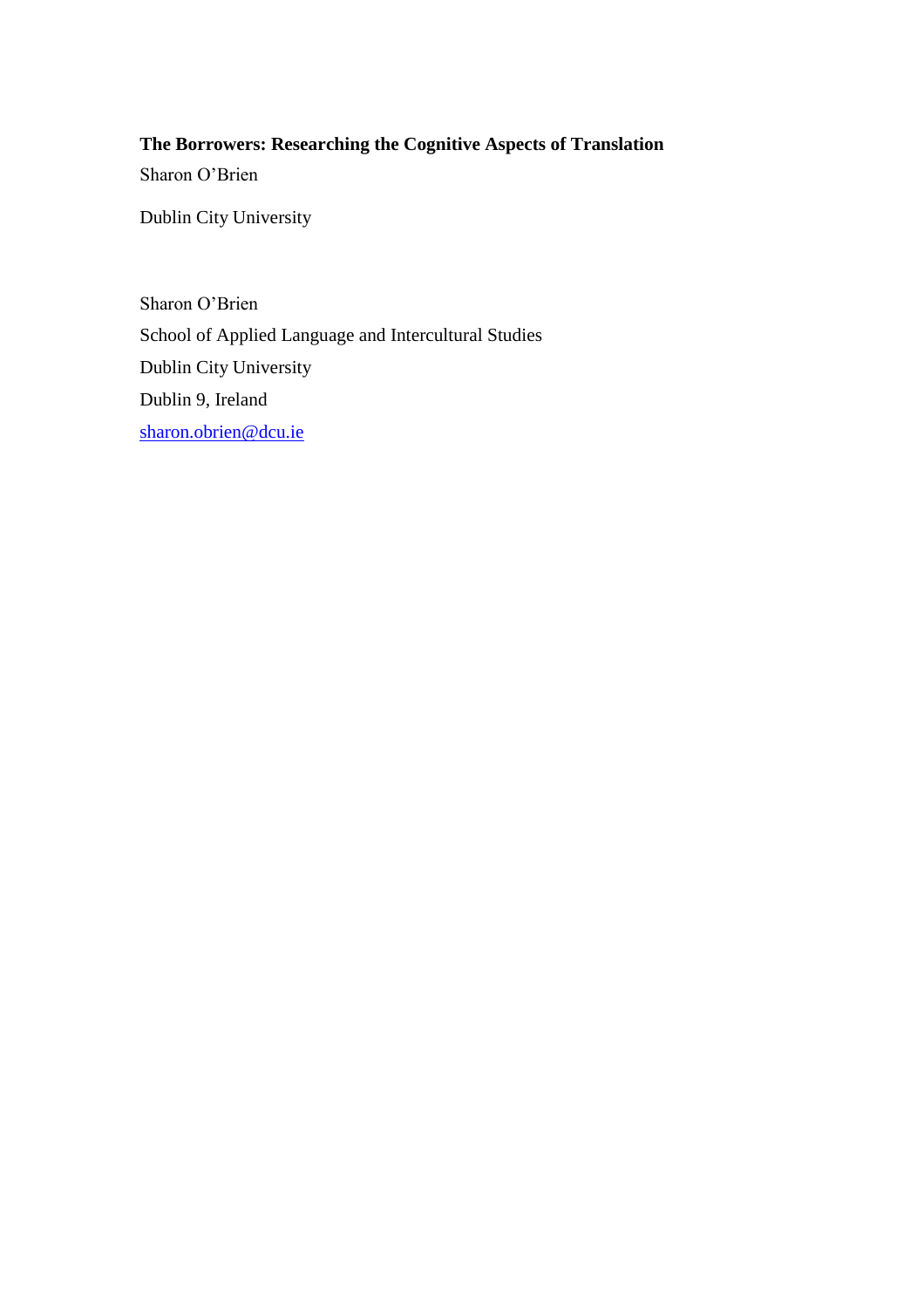The paper considers the interdisciplinary interaction of research on the cognitive aspects of translation. Examples of influence from linguistics, psychology, neuroscience, cognitive science, reading and writing research and language technology are given, with examples from specific sub-disciplines within each one. The breadth of borrowing by researchers in cognitive translatology is made apparent, but the minimal influence of cognitive translatology on the respective disciplines themselves is also highlighted. Suggestions for future developments are made, including ways in which the domain of cognitive translatology might exert greater influence on other disciplines.

## Keywords:

Translation process research, cognition, cognitive translatology, interdisciplinarity, reciprocity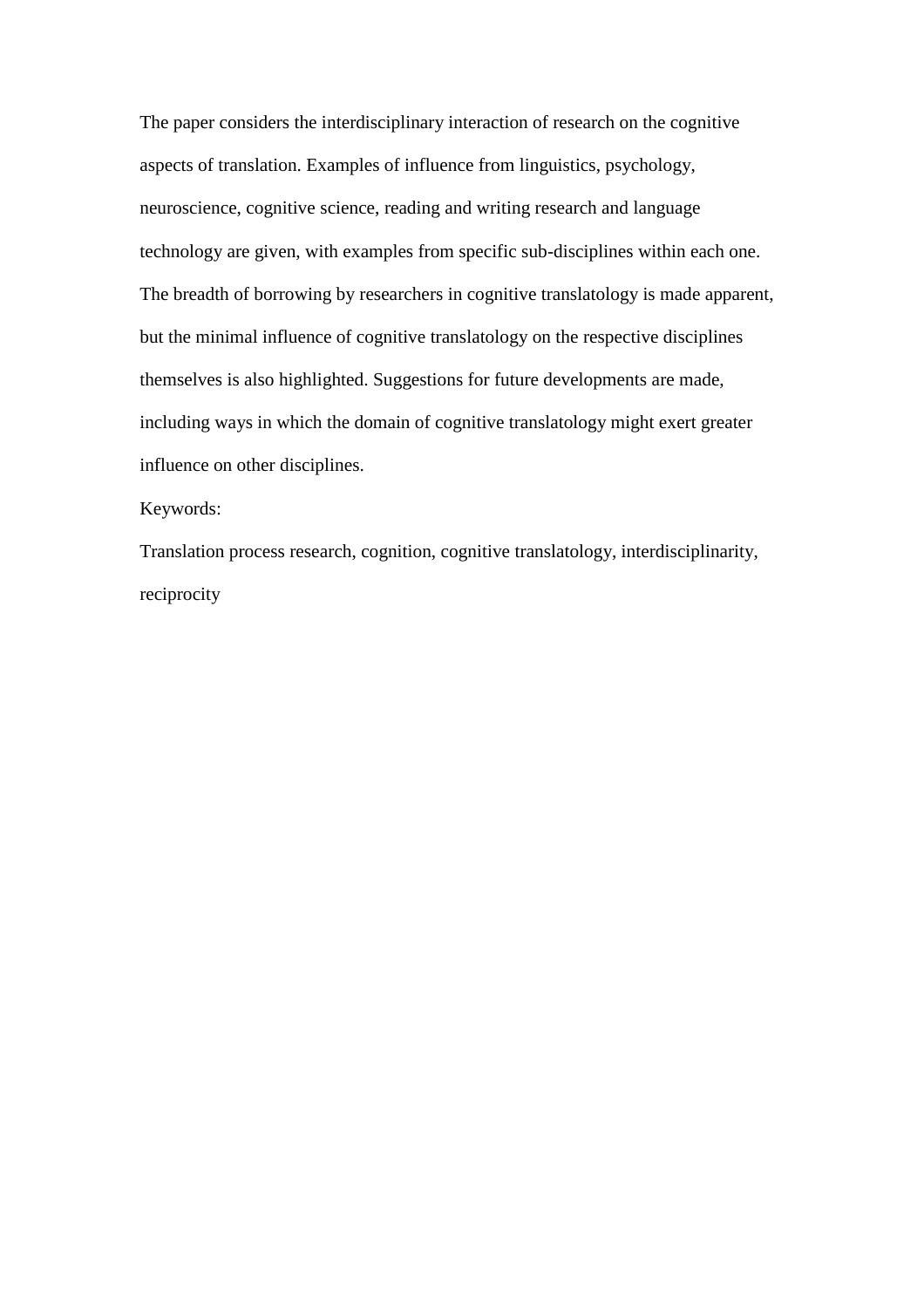#### **1.** *Introduction*

Translation process research has been ongoing for approximately thirty years now, but the field has grown significantly in the last decade or so, as evidenced by the number of recent publications dedicated to the topic (see, for example, the volumes by Hansen 1999; Alves 2003; Göpferich 2008; Göpferich et al. 2008; Mees et al. 2010; Shreve and Angelone 2010; O'Brien 2011a). The impetus for this growth, in my opinion, is due to a thirst for a greater understanding of translation as an expert task. The growth in research has also come about due to the development and increased accessibility of tools and methods for measuring specific cognitive aspects of the translation task, in particular screen recording, keystroke logging and eye-tracking technologies.

This development has not happened in a vacuum. The objectives of this paper are to give a broad sketch of the disciplines and sub-disciplines from which research in cognitive translatology has borrowed, to examine the direction of influence and to reflect on the extent to which progress has been made in this research field and on how we might push the frontiers further. The term *cognitive translatology* is taken from Muñoz Martín (2010a) to cover research on the cognitive aspects of translation. Section 2 discusses the domains and sub-domains from which research in cognitive translatology has borrowed substantially in the last decade or so, mentioning specific examples for each one. Section 3 then reflects on the progress made, the direction of the influence and makes some suggestions on how the field might develop in the future.

## **2.** *Borrowing from specific disciplines and sub-disciplines*

A broad sweep of the published research on cognitive translatology rapidly reveals that research has been influenced and inspired by a variety of disciplines, some of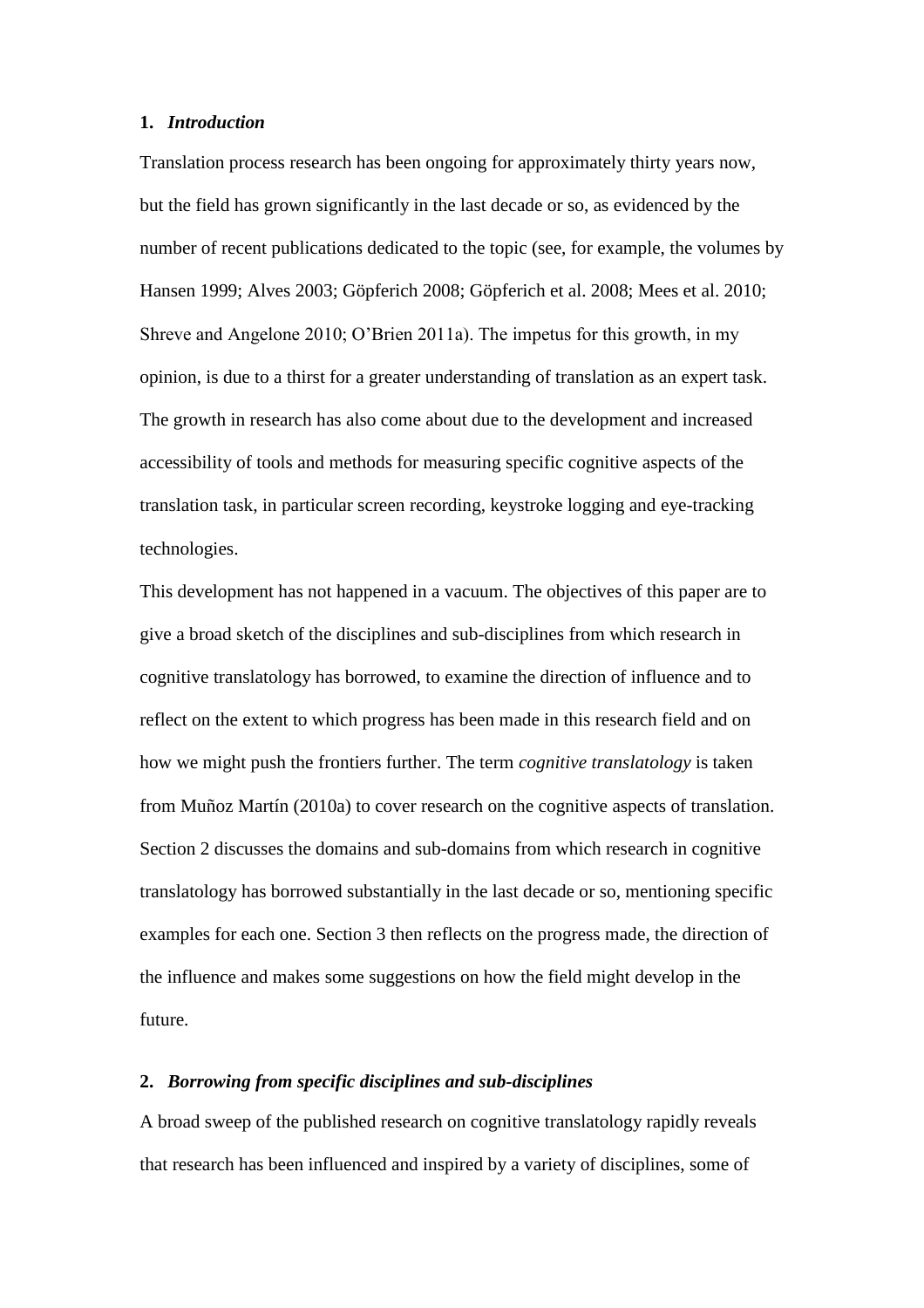which are closely related to translation studies, others of which are more distant. Influence from disciplines such as linguistics, psychology, neuroscience, cognitive science, reading and writing research and language technology is clearly apparent. Within each of these disciplines, specific sub-disciplines have exercised particular influence. In what follows, the disciplines and sub-disciplines will be mentioned, along with the paradigms within those disciplines that have been drawn on by researchers, with examples given for each. The examples given here have been selected because they are good examples of interdisciplinary influences within translation process research.

The classification of disciplines and sub-disciplines is immediately problematic, of course. The main intention of the paper is to illustrate the extent and nature of borrowing, rather than to create a rigorous typology of disciplines and sub-disciplines. Some flexibility with regards to the categorisation is therefore required.

#### 2.1 *Linguistics*

Unsurprisingly, the very broad domain of linguistics is heavily drawn on by researchers of cognitive translatology. While cognitive translatology has as its main focus the process of translation, debate has also taken place on the importance of a parallel analysis of the translated product. The argument is that by looking only at the process or the product during a research project, one is looking at only one side of a coin. Hence, the sub-discipline of corpus linguistics has been drawn on to aid research in cognitive translatology. Corpora of translated texts allow the researcher to systematically describe the translated product, and, if so constructed, at different points in the translation process (e.g., prior to and following the (self-) revision stage). Alves et al. (2010), for example, expound the benefits of annotated corpora in identifying translation units associated with increased levels of cognitive effort during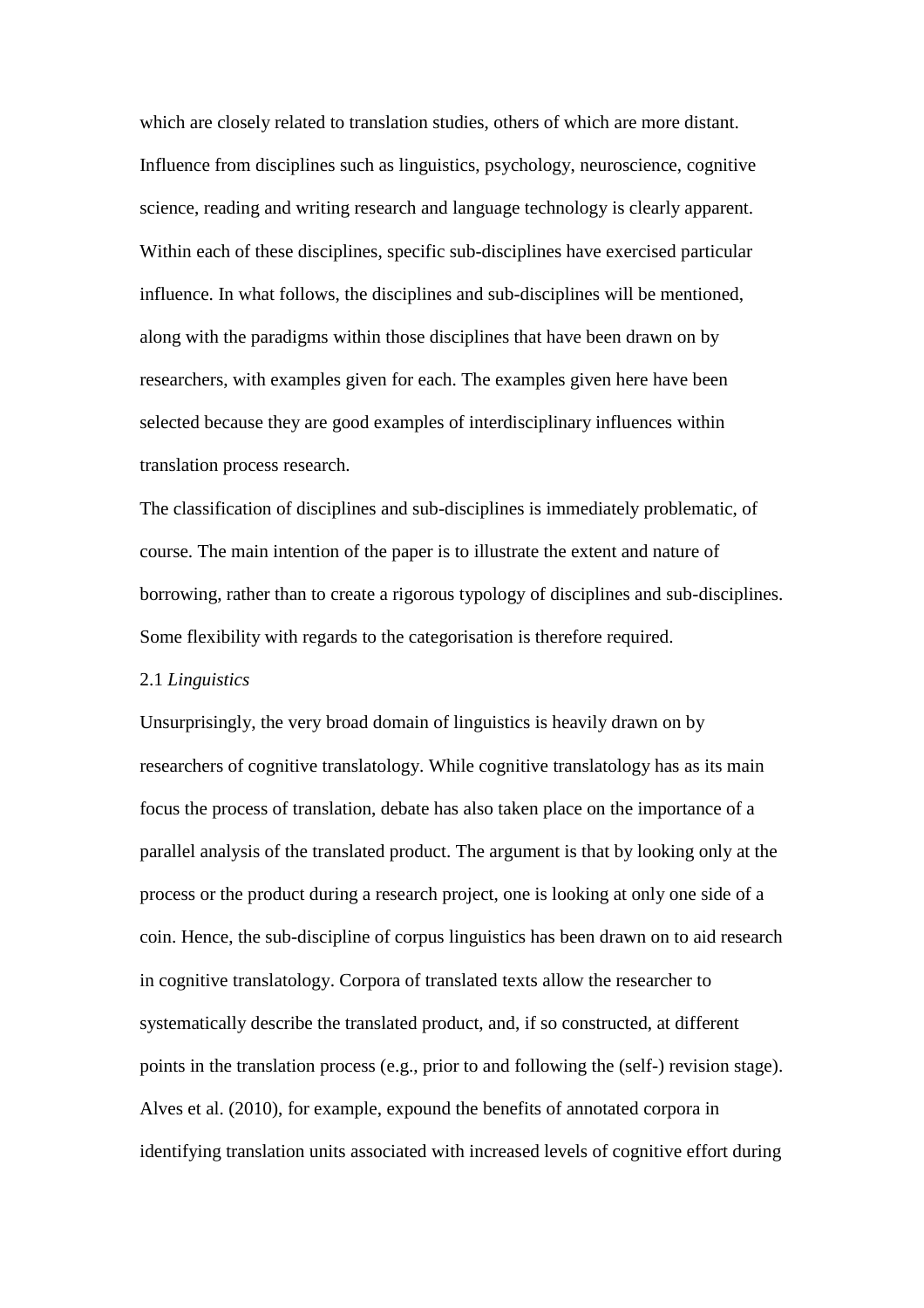the translation process and Alves and Vale (2011) have developed a tool with which translation process data can be added to corpus data. While examples of research combining corpus linguistics with cognitive research are still few, there is no doubt much to be learned by combining the strengths of both approaches.

In cognitive translatology research, an important element in the research design is the nature of the source text selected for translation. Texts are selected for their appropriateness for the participants in a research project; for their level of specialism or, perhaps more commonly, for their level of generality; for their display of specific linguistic features (e.g., metaphor); or for their level of (perceived) difficulty. The selection of texts for a research project and the profiling of those texts are, however, often problematic because selection procedures have not been adequately operationalised. For example, it is tempting to use the rather old and inappropriate measures of readability indices (e.g., the Flesch Reading Ease, Flesch-Kincaid or Gunning Fog Index) as a measure of a source text's translation difficulty, but these measures have not shown themselves to correlate well with translation difficulty (O'Brien 2010). New and more reliable measures for text profiling are needed. For example, Alves, Pagano and da Silva (2010) employ Taboada and Mann's (2006) concept of Rhetorical Structure Theory as a method for profiling texts for research in cognitive translatology. This proposal has not yet seen much uptake in cognitive translatology research, but has scope for further investigation and testing. Psycholinguistics, in particular the sub-discipline of bilingualism research, although removed in methodology from cognitive translatology, has also exerted some influence. In this case, however, it seems it is more a case of bilingualism researchers being enticed into the field of translation research than the opposite. Two recent examples of bilingualism research that also consider translation are Rydning and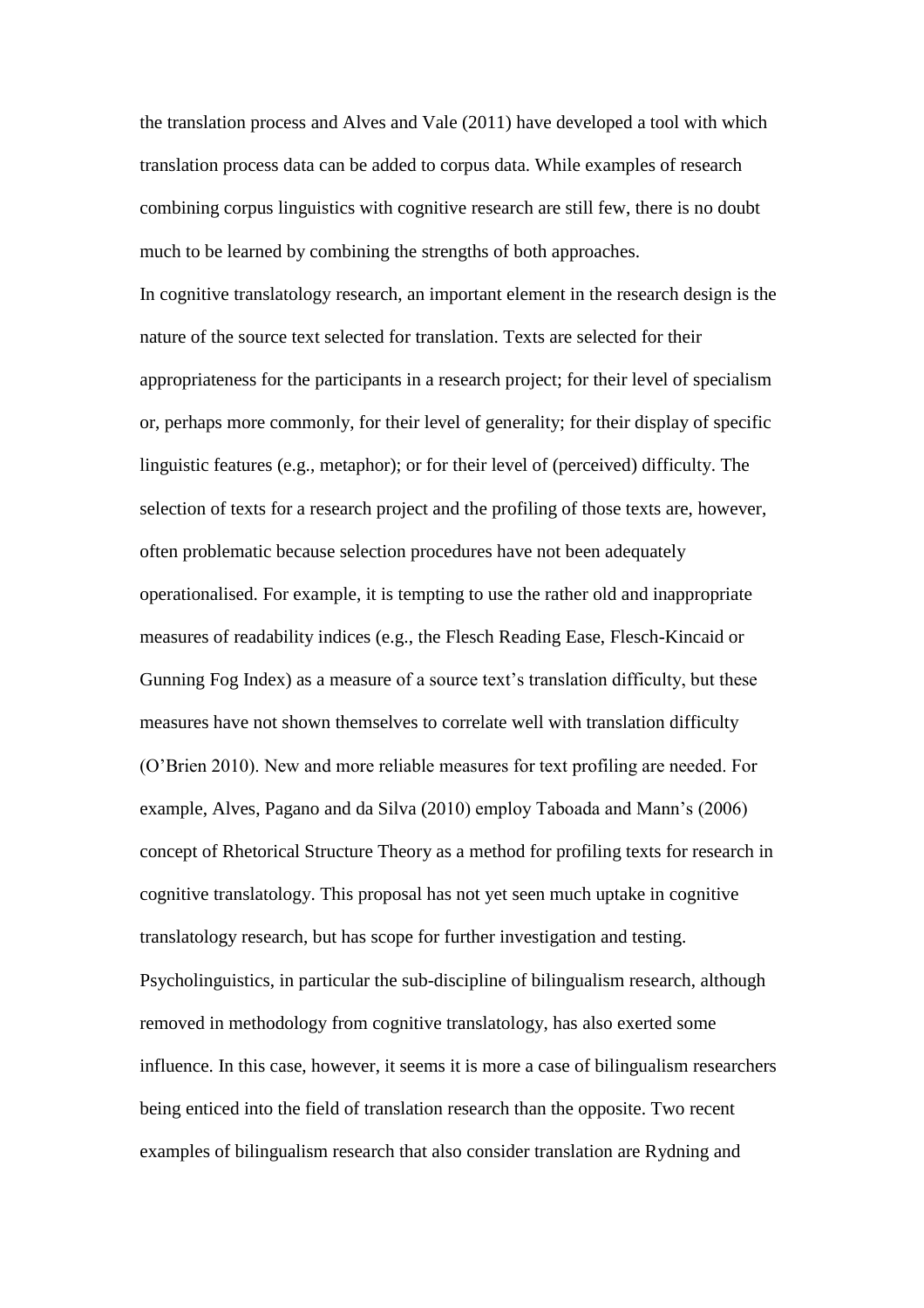Lachaud (2010) and Lachaud (2011). In the former, the researchers examine the effect of context on polysemy during comprehension and production, comparing the performance of translators with bilinguals. Lachaud (2011) examines the process of transcoding deceptive, true and non-cognates in the bilingual brain and makes the first, albeit small, steps towards considering how transcoding might be used to help 'prompt' translators during the translation process.

#### *2.2 Psychology*

As research into the process of translation largely focuses on human translators and influences on their cognitive processes, strategies and behaviour, it is logical that the discipline of psychology has exerted some influence. Psychology is, of course, a very broad domain and the influences have come from two sub-domains in particular: expertise studies and, to a lesser extent, psychometrics.

Translation is regularly conceptualised as an 'expert task' requiring specific competences, all of which have to be strategically managed to reach a successful outcome (see, for example, PACTE 2003 and Göpferich 2009). The acquisition of such competences have been of special interest to translation process researchers, as have comparisons of 'experts' versus 'novices', such as student translators and bilinguals with no specific translator training (e.g., Jääskeläinen and Tirkkonen-Condit 1991; Jakobsen 2005). This research agenda has become even more important in recent years with the increase in crowd-sourcing and volunteer translation. Significant research has been carried out in general on the nature of expertise (e.g., Smith and Ericsson 1991; Dreyfus and Dreyfus 2005), its acquisition, and on the profiling of experts, and it is to this body of knowledge that translation process researchers have turned in order to understand translation as an expert task. As with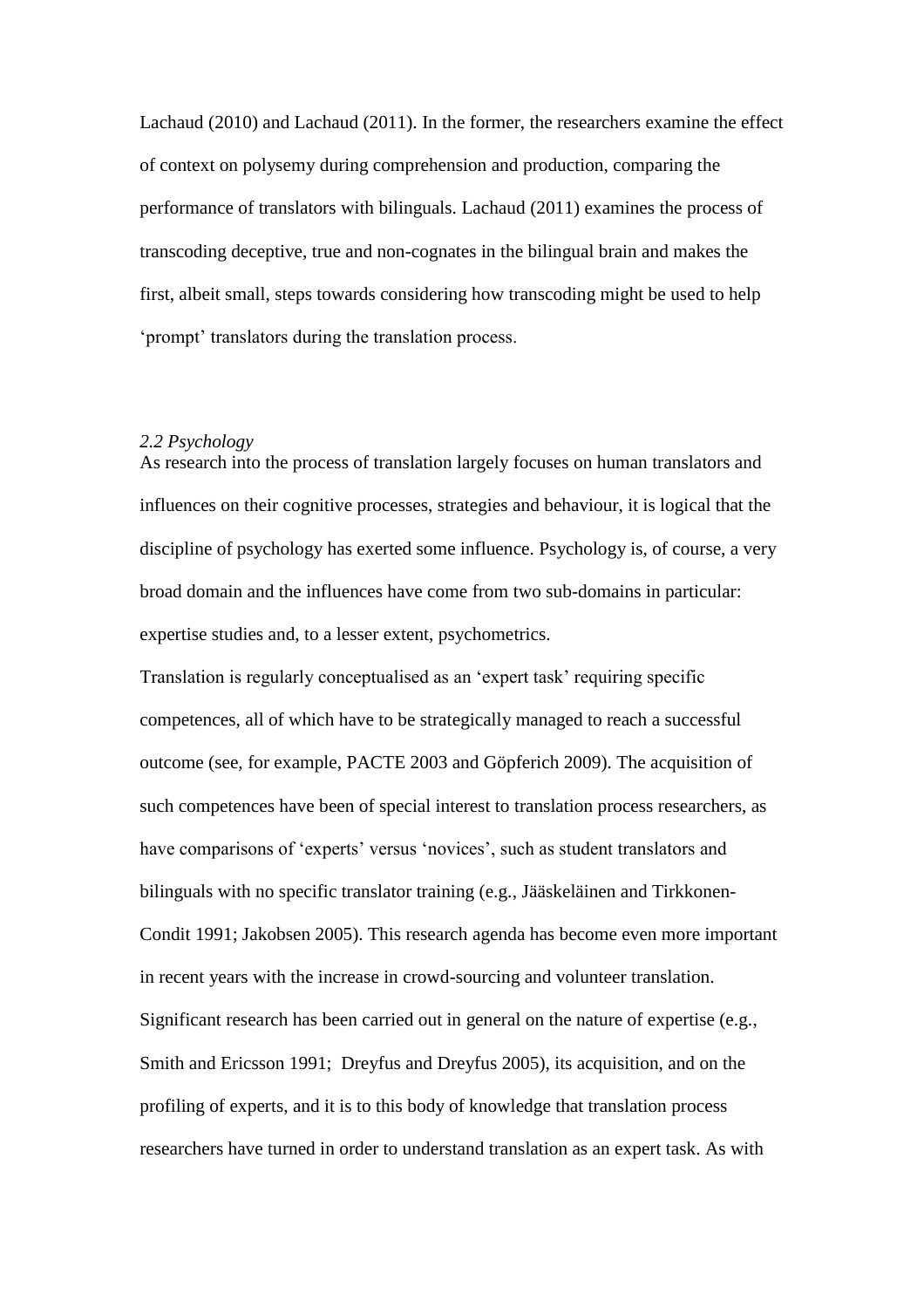text profiling, mentioned above, a particular challenge continues to be the profiling of participants in research projects along the cline of 'expertise'. As a response, for example, Muñoz Martín (2010a) proposes the Wechsler Adult Intelligence Scale and TOEFL (Teaching of English as a Foreign Language) sub-tests as being useful for filtering out 'irregular' participants and for ranking 'regular' participants. In another article (2010b), the same author discusses the concept of expertise in general and how it can contribute to the field of cognitive translatology. Jääskeläinen (2010) tackles the concept of 'professional translator', a concept used frequently in cognitive translatology, and asks the difficult question "Are all professionals experts?", giving consideration to the definition of an expert and arguing for the reinterpretation of research evidence in process studies on the basis of these definitions.

A related topic, but one that has received little attention to date, is the relationship between personality and the translation process. Does personality type have any effect on the translation process, on strategies used (e.g., risk-averse versus risk-taking strategies), and even on the product (e.g., level of creativity in a translation)? There are many intriguing questions that could be posed, but that have not yet been investigated. Interestingly, the domain of psychometrics is the focus of some attention now in cognitive translatology. An example of early-stage research on this topic is Hubscher-Davidson's (2009) preliminary study of psychometric profiling and potential correlations with translation quality.

Of interest to researchers in cognitive translatology is what happens in the brain during the process of translation. The preferred method for gaining indirect information about what translators do during the translation process has been verbal protocols (Ericsson and Simon 1993), delivered either concurrently with the translation task or retrospectively, with screen recording and keystroke logging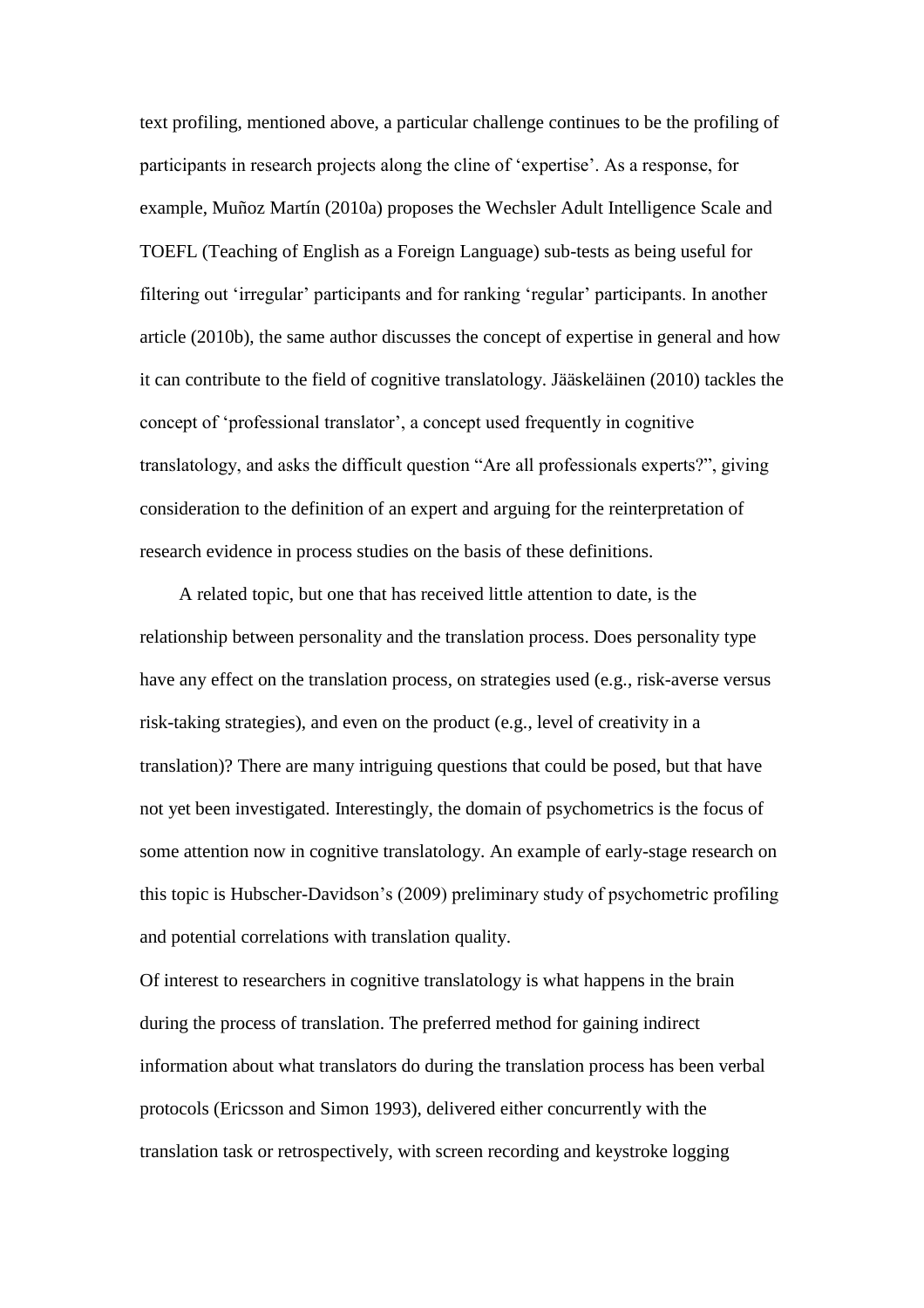frequently used as recall aids. The use of verbal protocols as a means of gaining access to brain activity is strongly connected to research into expertise, which was mentioned previously. Much consideration has been given to the use of verbal reports as a method for understanding cognitive processing, both outside and within the domain of translation studies, and the advantages and disadvantages of this method are well recognised (see, for example, Lörscher 1988; Krings 1986). In particular, the automatisation of expertise, that is when there is no verbalisable awareness of strategies or processes, has been recognised as a drawback, as has the fact that the production of concurrent protocols slows a task down by approximately 30% (Krings 2001) and shortens translation units (Jakobsen 2003).

#### *2.3 Neuroscience*

The limitations of verbal reports as well as the increasing ease of access to technologies such as eye tracking (the recording of eye gaze data on an area of interest, e.g., a computer monitor and text, during a task), EEG (electroencephalography, i.e., the recording of electrical activity on the scalp) and fMRI (functional Magnetic Resonance Imaging, i.e., the measurement of changes in blood flow in the brain as a result of brain activity) have resulted in new ground being broken in cognitive translatology. Eye tracking will be discussed in Section 2.4, but here two translation-related studies that have discussed or actually used fMRI scanners in a bid to understand what might occur in the brain during translation and interpreting can be mentioned. Chang (2009) uses both an fMRI scanner and an eye tracker to investigate cognitive load in directionality (translating from L1 to L2 and vice versa). This was an early-stage study which recorded fMRI measures while participants silently translated. Moser-Mercer (2010) draws on the domain of neuroscience in her discussion of the plasticity of the brain, the role of long-term and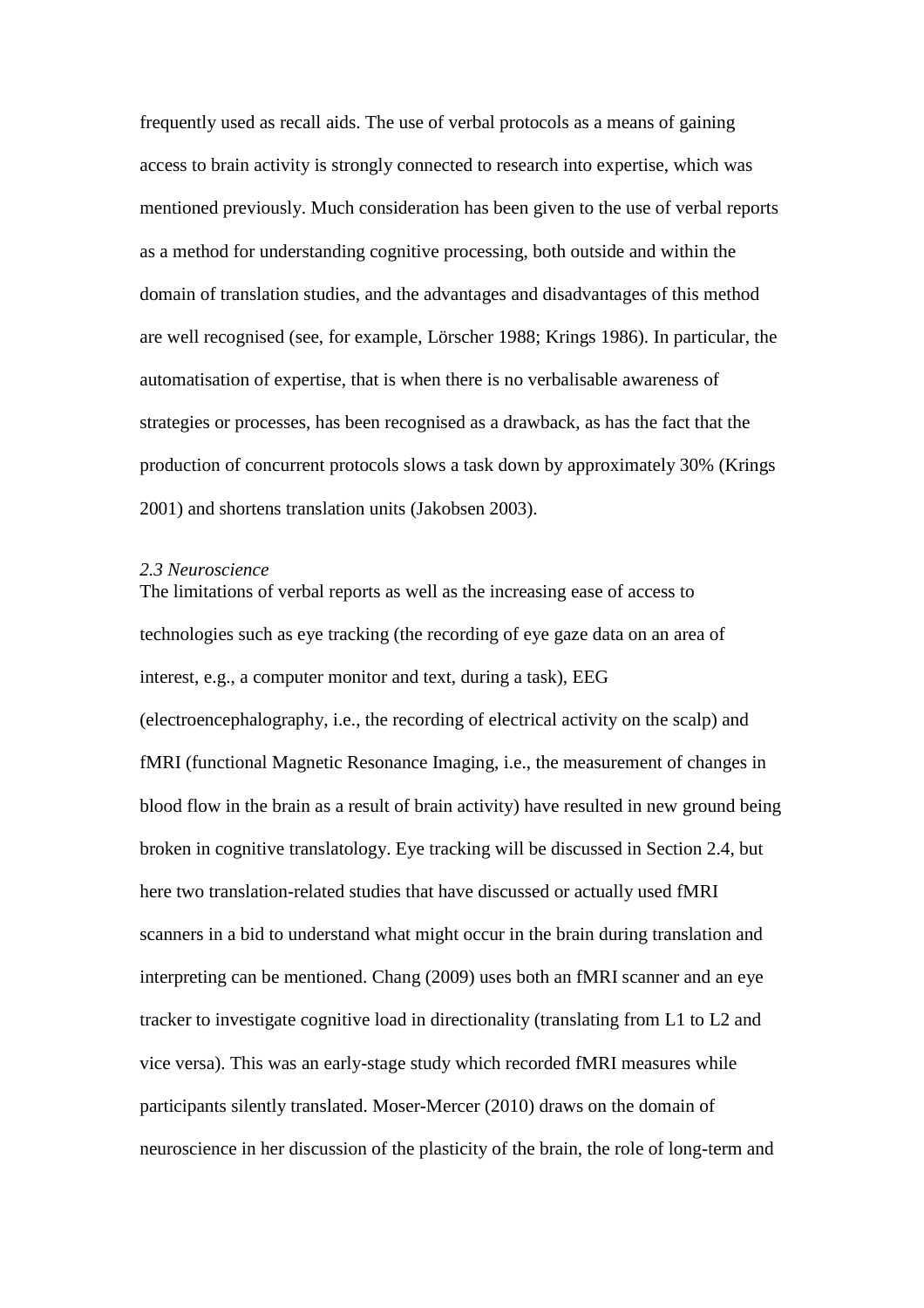short-term memory and of deliberate practice in the acquisition of interpreting expertise.

#### *2.4 Cognitive science*

In studying cognition in translation, it is not surprising that cognitive science has been influential, with the volume by Danks and Shreve paving the way in 1997. Metacognition, or cognition about cognition, has been of particular interest in the study of translation strategies and competences. Angelone (2010) and Angelone and Shreve (2011) are two recent studies which draw on the field of cognition to increase understanding about how translators manage uncertainty and solve problems during the process of translation, and what effect their ability to do so has on the quality of the translated product.

Long-term memory (LTM), short-term memory (STM), memory capacity and the role they play in product quality have been of particular interest in the field of interpreting for a long period (see, for example, Gambier et al. 1994). Baddeley and Hitch's (1974) model of working memory has been particularly influential. Translation process research has also been interested in these concepts, especially when considering the impact of automatisation on the usefulness of verbal protocols, where STM is said to play a role. Some work has also been done on comparing sight translation and interpreting for demands on working memory capacity (e.g., Agrifoglio 2004).

A third area of influence from the domain of cognitive science is the study of eye– mind coordination, with Just and Carpenter's (1980) eye-mind hypothesis being drawn on heavily as a paradigm for eye-tracking analyses of translation processes. The eye-mind hypothesis states that there is no appreciable lag in time between what the eye fixates on and what is processed in the brain; it is therefore useful for the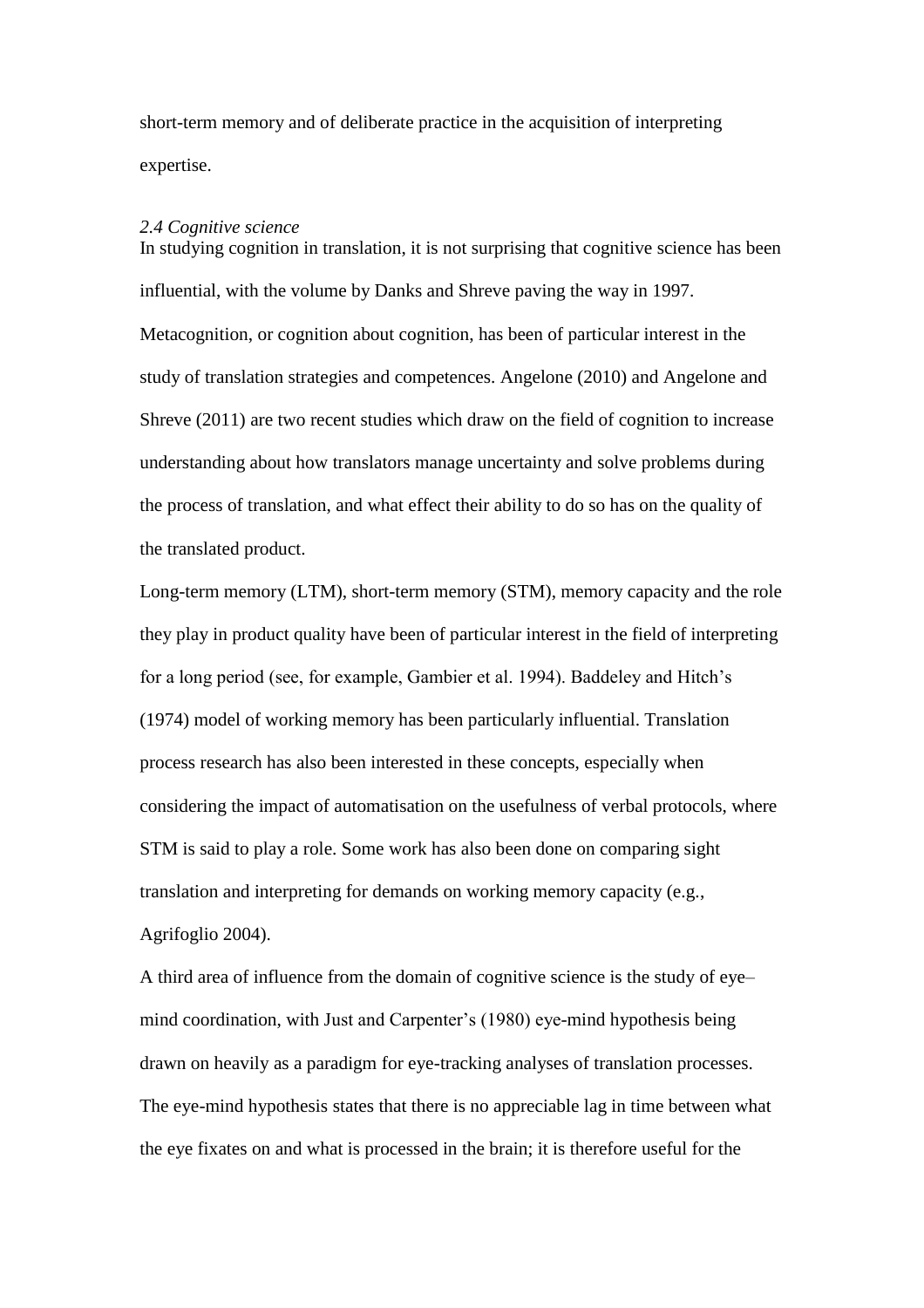analysis of attention (on source text, target text, terminology or other resources) during the translation process. Eye tracking, along with screen recording and keystroke logging, has also opened up the possibility of measuring cognitive load in the translation task, with number and duration of pauses, number of revisions, number and duration of fixations and changes in pupil dilations all being used as measures of cognitive load, sometimes accompanied by verbal protocols for triangulation purposes. Cognitive load in translation has, for example, been measured by O'Brien (2006; 2008), specifically in the context of translation memory (TM) tools, with comparisons being made between different TM match types, ranging from exact matches (suggesting that no revisions are required) to fuzzy and machine-translation generated matches (suggesting that some revision is required).

Although also linked to the domain of sociology, situated, embodied cognition can be mentioned here as a paradigm of cognitive science which has influenced cognitive translatology, given its focus on human cognition and how it is used to interpret and take account of what is going on around us. Situated, embodied cognition is not only interested in what goes on in the human brain, but broadens the scope to examine the whole human being, their history and environment (Risku 2010). This holistic approach allows researchers in cognitive translatology to examine not only what translators do during the translation process, but also how environmental and social factors influence their decision-making as experts in their fields. Risku (2010) argues in favour of the use of the situated, embodied cognition framework to help develop research in cognitive translatology and in technical communication.

### *2.5 Writing and reading*

Much research has been conducted in the domain of monolingual information processing, notably around the tasks of writing, reading and revising. Cognitive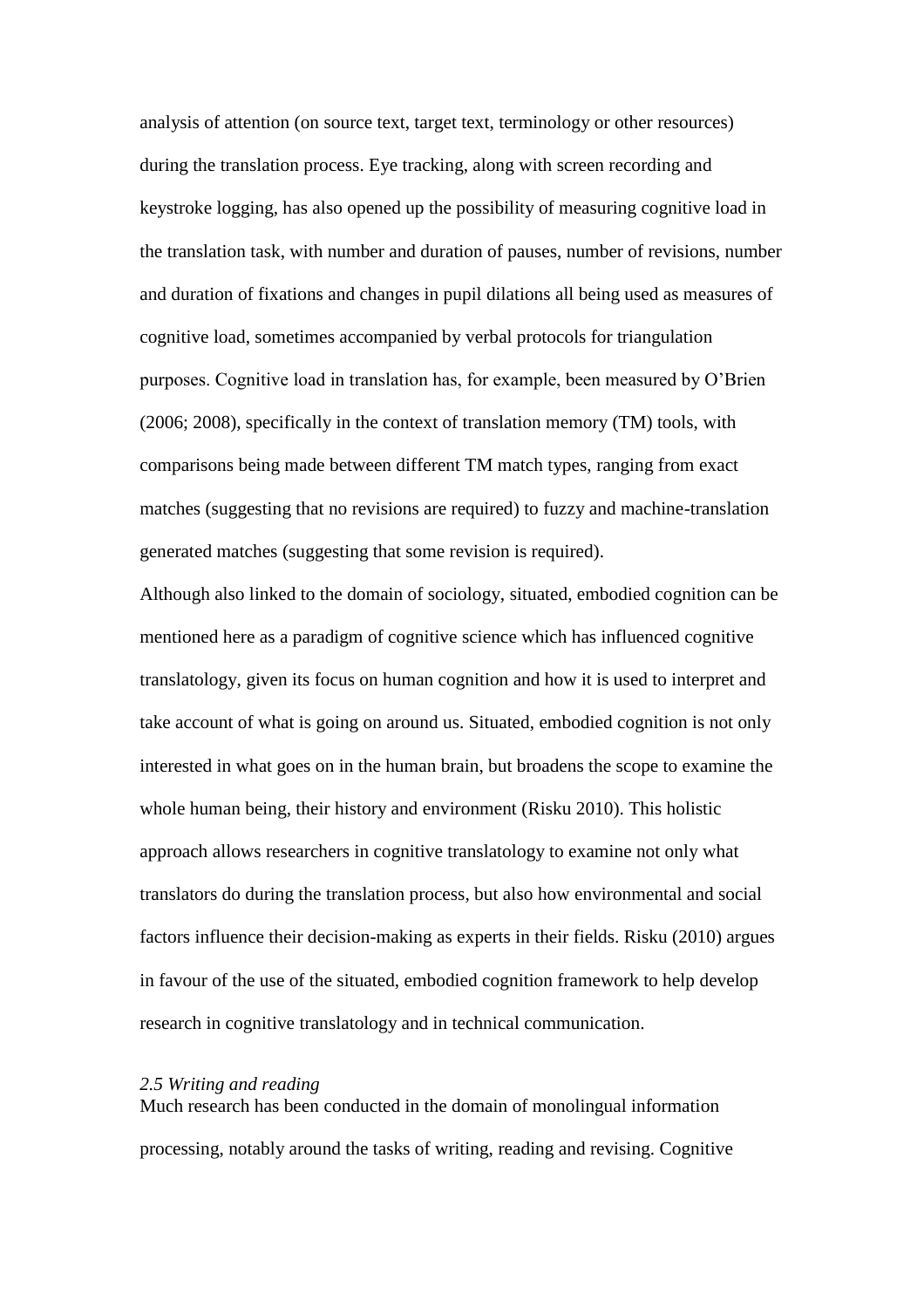translatology has looked to research in these sub-domains to help understand those components of the translation process that involve reading and writing.

The eye-mind hypothesis, mentioned earlier, has been employed to a significant extent in reading studies, which have made extensive use of eye tracking as a research methodology. The uptake of eye tracking in cognitive translatology has enabled the study of reading (of both source and target text) during the translation process. Moreover, monolingual studies of the readability of texts have inspired translation researchers to test readability indicators for their relevance to translation research (e.g., Jensen 2009 and O'Brien 2010), and to even use readability as a measure of quality for automatically translated text (Doherty et al. 2010).

Surprisingly, although one of the most important components of translation is writing, research into monolingual writing and revision processes has had a lower influence on cognitive translatology than one might expect. The two fields have much in common with their interests in metacognition, strategy, expertise, pause analysis and writer's profiles (cf. Van Waes and Schellens 2003, for example) as well as in keystroke logging, screen recording and eye tracking as methods. Nonetheless, there is some evidence now of influence of one domain on the other. For example, the writing process researchers Schrijver et al. (2011) recently investigated the concept of 'transediting', i.e., the manipulation of the source text content and structure within the target text in order to adhere to target text genre specifications in a study on patient information leaflets. Also, there is evidence of collaboration between translation process researchers and researchers into writing processes in the field of journalism (Ehrensberger-Dow and Perrin 2010).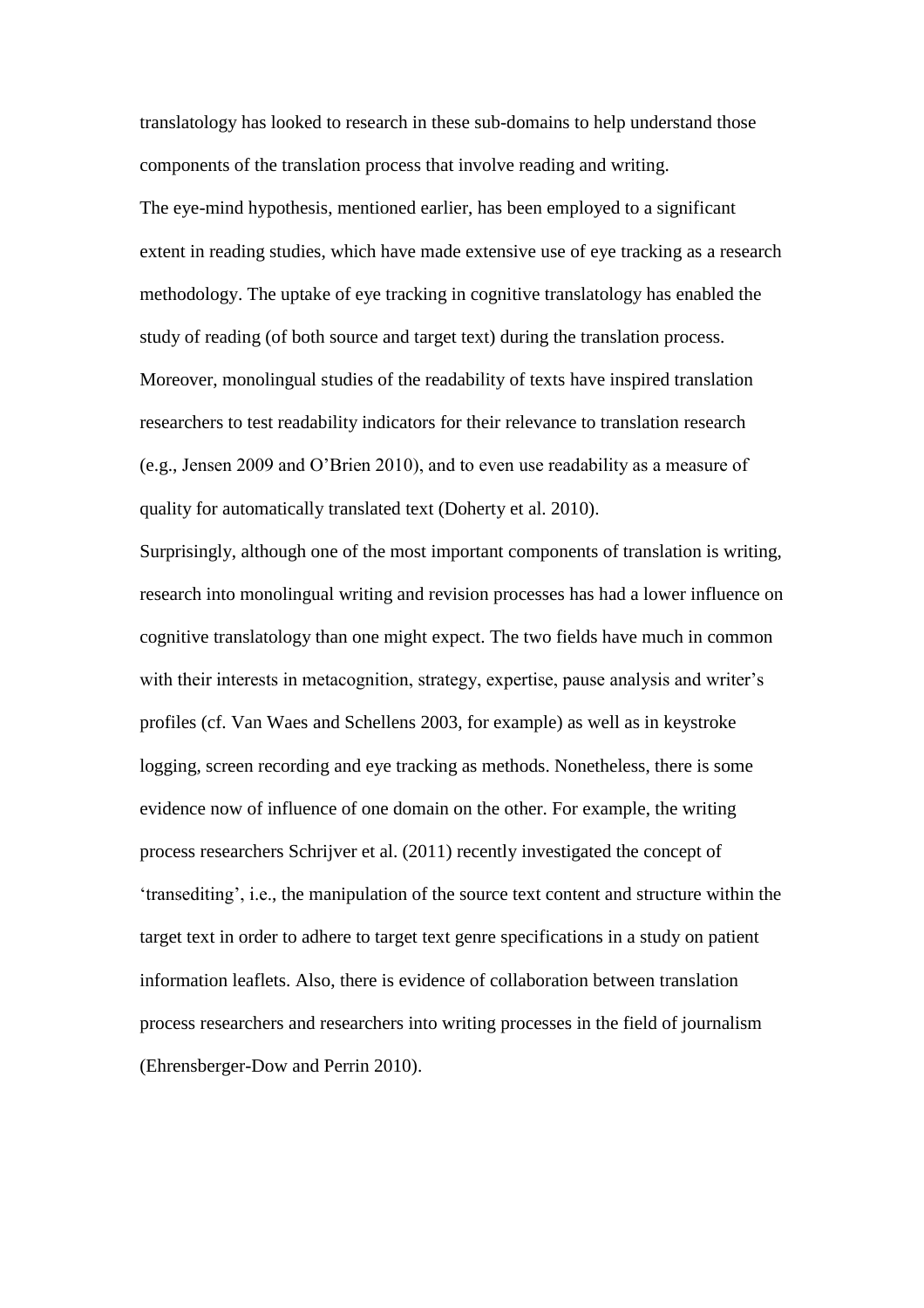#### *2.6 Language technology*

The increasing technologisation of the translation profession and, along with it, the translation process, has been noted elsewhere (e.g., Austermühl 2001; Bowker 2002; Quah 2006). The impact tools have on the translated product and process, and on the working lives of translators, has been a particular area of focus in recent years. Additionally, the increasing use of automatic or machine translation has necessitated that translation scholars turn their attention to that specialised field.

A focus on the cognitive load of processing different types of matches from translation memory tools has already been alluded to above. More generally, translation process research has started to ask questions about the usability and suitability of these tools for the translation process. One small study looked at the 'concordance feature' in a translation memory interface using eye tracking as an instrument of measurement (O'Brien et al. 2010). Drawing on the domain of humancomputer interaction, another study investigated the topic of machine translation in the translator's workplace and noted how translators often see machine translation as a black box, which removes them from the task of translation and diminishes its collaborative nature (Karamanis et al. 2011). A third study looked more generally at translators' interaction with technology in the workplace, using the method of contextual inquiry commonly used in studies of human-computer interaction (Désilets et al. 2008).

Machine translation, by its nature, draws on computational linguistics. Translation process research would seem far removed from this domain, but recent attempts again seek to draw connections by investigating correlations between the far-removed computational, automatic algorithms for the measurement of machine translation quality (see, for example, Papineni et al. 2002; Callison-Burch et al. 2008; Lavie and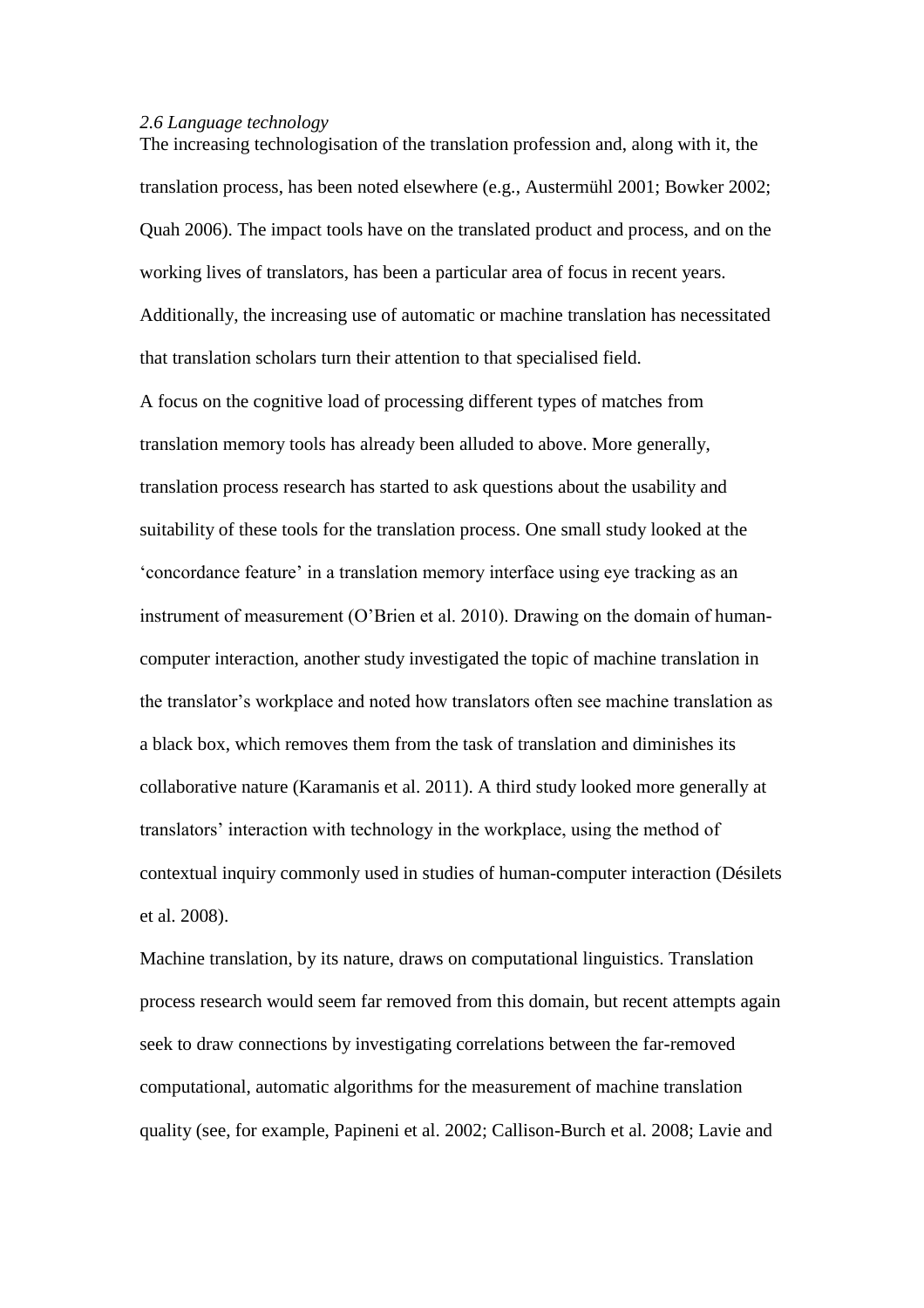Przybocki 2009), on the one hand, and the cognitive effort of the post-editing process on the other (O'Brien 2011b).

#### *3 Progress and direction*

The review in Section 2 demonstrates the breadth of influence from other domains on research in cognitive translatology. Commencing with an interest in memory capacity and moving to studies of expertise, cognition, text and translator profiling, to translator and technology interaction, the domain has evolved and grown significantly in recent years. Moreover, the tools and methods employed have increased in range and complexity.

Strikingly, the direction of influence seems to be largely one-way, that is, translation scholars appear to borrow liberally from domains such as linguistics, cognitive science, neuroscience and so on, but the range of influence from translation studies on those domains and sub-domains appears to be very limited at the present time. Choi and Pak (2006) characterise interdisciplinarity as 'working between' two or more disciplines, but they also characterise it as having a level of 'reciprocity'. There is ample evidence that researchers in cognitive translatology are 'working between' disciplines, but, as yet, there is little evidence of reciprocity.

There is little doubt that the domain of cognitive translatology has matured over the last few years, but it is arguably still in its infancy. There are many ways in which further development could take place by borrowing even more from more established disciplines. For example, techniques used in the domain of forensic linguistics to measure author attribution and homogeneity between texts in corpora (see, for example, Vogel and Lynch 2008) could feasibly be employed in translation process research to establish similarities across source texts used in experiments. The use of Rhetorical Structure Theory, or something similar (see, for example, the Código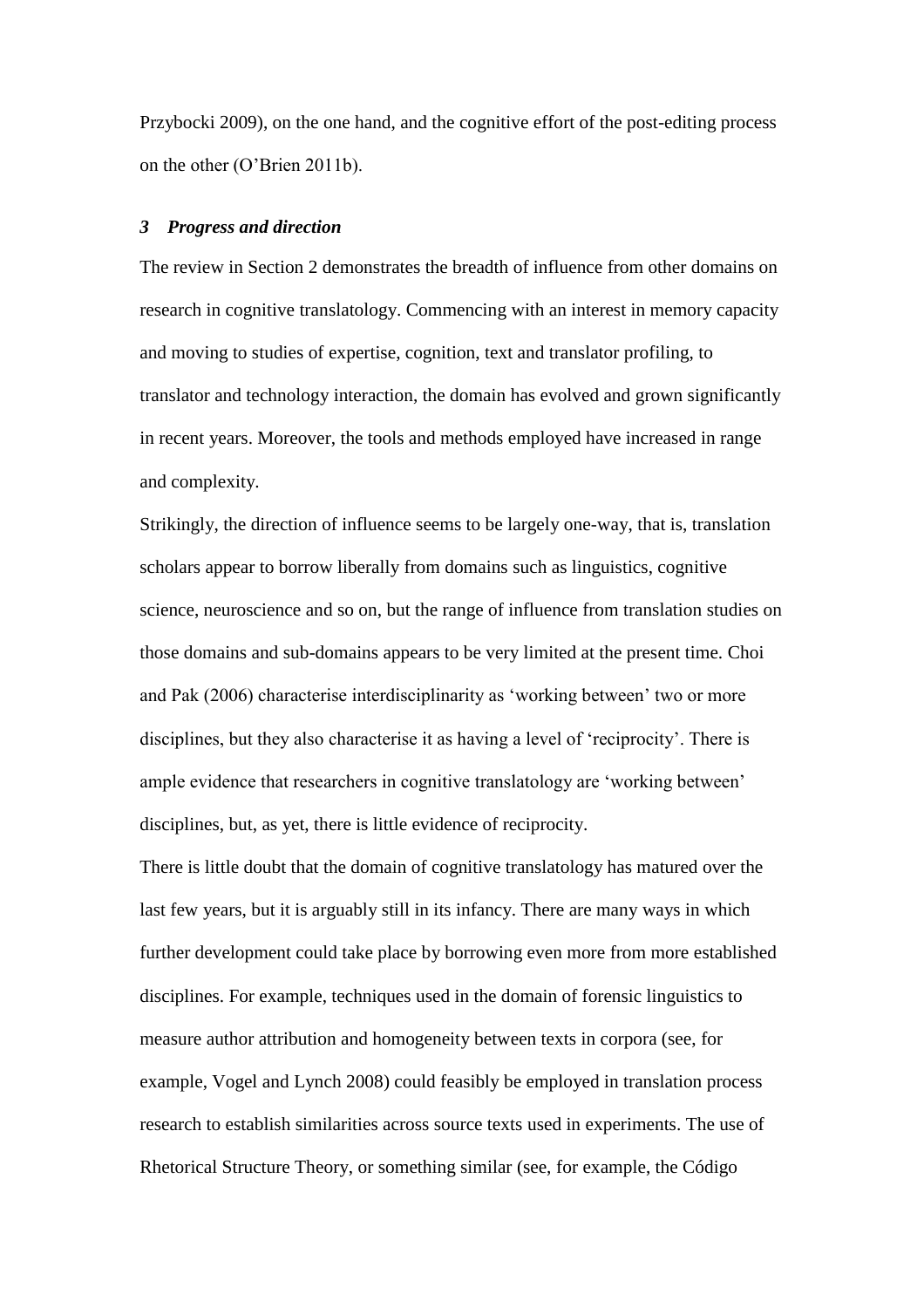research project<sup>1</sup>), could be investigated in more detail. Researchers could draw more substantially from the field of expertise studies by, for example, seeking to test Dreyfus and Dreyfus' (2005) proposed 5-stage model of expertise (ranging from Novice, to Advanced Beginner, Competence, Proficiency and finally to Expertise) on translators. More research could be done on the field of psychometrics and we could further utilise ethnographic and HCI (human-computer interaction) methods to understand more about translation and technology. These are but a handful of suggestions.

Consolidation in the research domain of cognitive translatology is likely to lead eventually to influences on other domains. Consolidation can be achieved by building on the already interdisciplinary nature of the domain, by collaborating more with researchers within the domain, by sharing tools, expertise, data (see, for example, Göpferich 2010) and by inviting researchers from other domains to collaborate. Gradually, we will move towards reciprocal interdisciplinarity (Göpferich 2011), in which TS is not only a borrower but also a lender. Such a development would offer a number of potential benefits, enabling us to provide different perspectives on complex problems, to increase creativity and avoid a situation where individual disciplines become tired and predictable (Nissani 1997).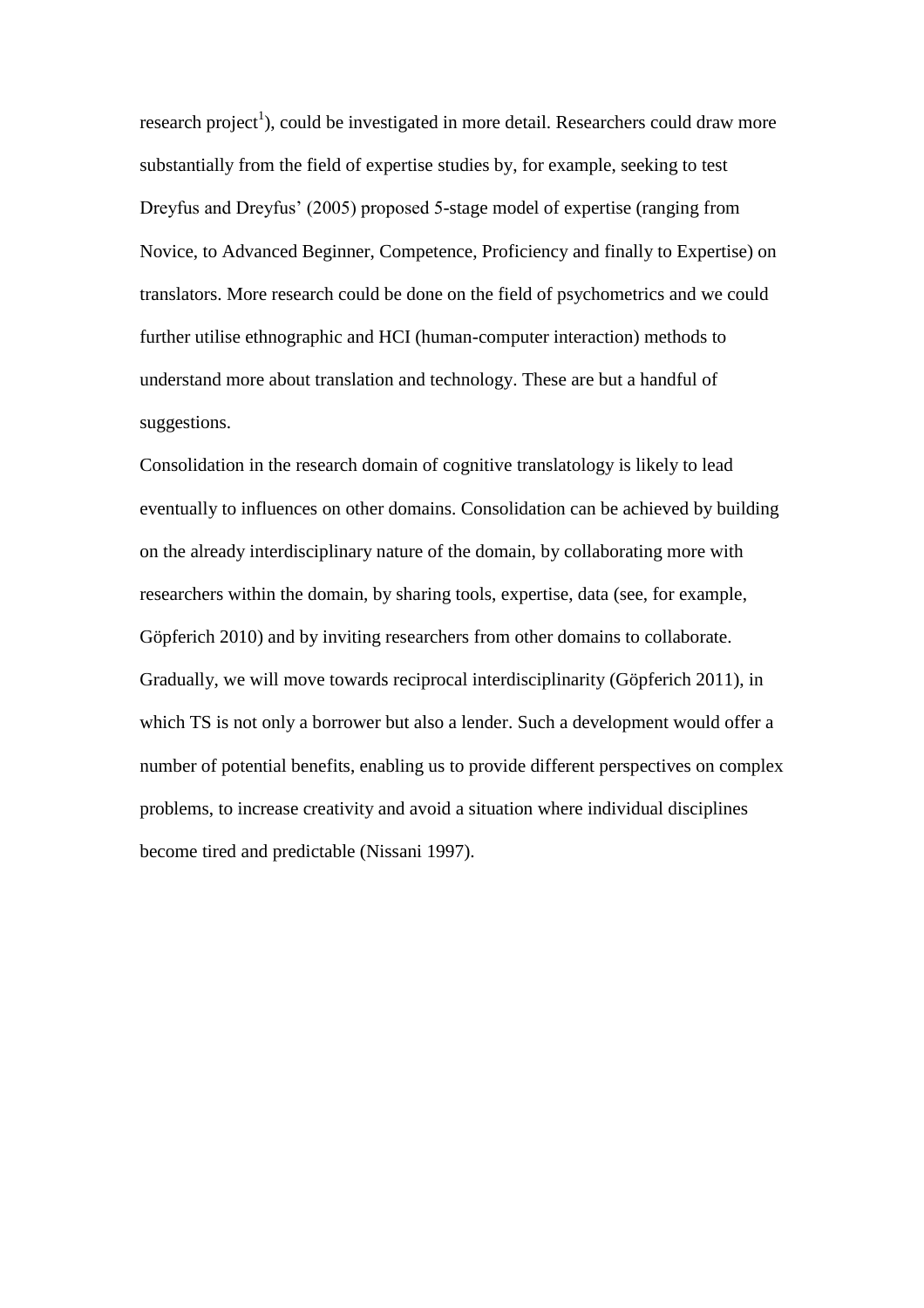## *References*

Agrifoglio, Marjorie. 2004. "Sight Translation and Interpreting: A Comparative Analysis of Constraints and Failures." *Interpreting – International Journal of Research and Practice in Interpreting* 6 (1): 43–68.

Alves, Fabio. (ed). 2003. *Triangulating Translation*. Amsterdam: John Benjamins.

- Alves, Fabio, Adriana Pagano, Stella Neumann, Erich Steiner and Silvia Hansen-Schirra. 2010. "Translation Units and Grammatical Shifts: Towards an Integration of Product- and Process-based Translation Research." In *Translation and Cognition,* ed. by Gregory Shreve and Erik Angelone, 109–142. Amsterdam: John Benjamins.
- Alves, Fabio, Adriana Pagano and Igor da Silva. 2010. "A New Window on Translators' Cognitive Activity: Methodological Issues in the Combined Use of Eye Tracking, Key Logging and Retrospective Protocols. In *Methodology, Technology and Innovation in Translation Process Research*, ed. by Inger Mees, Fabio Alves and Susanne Göpferich, 267–292. Copenhagen: Samfundslitteratur. [Copenhagen Studies in Language, 38.]
- Alves, Fabio and Daniel Vale. 2011. "On Drafting and Revision in Translation: A Corpus Linguistics Oriented Analysis of Translation Process Data." *TC3: Translation: Computation, Corpora, Cognition* 1 (1): 105–122.
- Angelone, Erik. 2010. "Uncertainty Management and Metacognitive Problem Solving." In *Translation and Cognition,* ed. by Gregory Shreve and Erik Angelone, 17–40. Amsterdam: John Benjamins .
- Angelone, Erik and Gregory Shreve. 2011. "Uncertainty Management, Metacognitive Bundling in Problem Solving, and Translation Quality." In *Cognitive Explorations of Translation,* ed. by Sharon O'Brien, 108–130. London: Continuum.

Austermühl, Frank. 2001. *Electronic Tools for Translators*. Manchester: St. Jerome.

- Baddeley, Alan D. and Graham Hitch. 1974. "Working Memory." In *The Psychology of Learning and Motivation: Advances in Research and Theory,* Vol. 8., ed. by G.H. Bower, 47–89. New York: Academic Press..
- Bowker, Lynne. 2002. *Computer-aided Translation Technology: A Practical Introduction*. Ottawa: University of Ottawa Press.
- Callison-Burch Chris, Cameron Fordyce, Philipp Koehn, Christof Monz, and Josh Schroeder. 2008. "Further Meta-evaluation of Machine Translation." *Proceedings*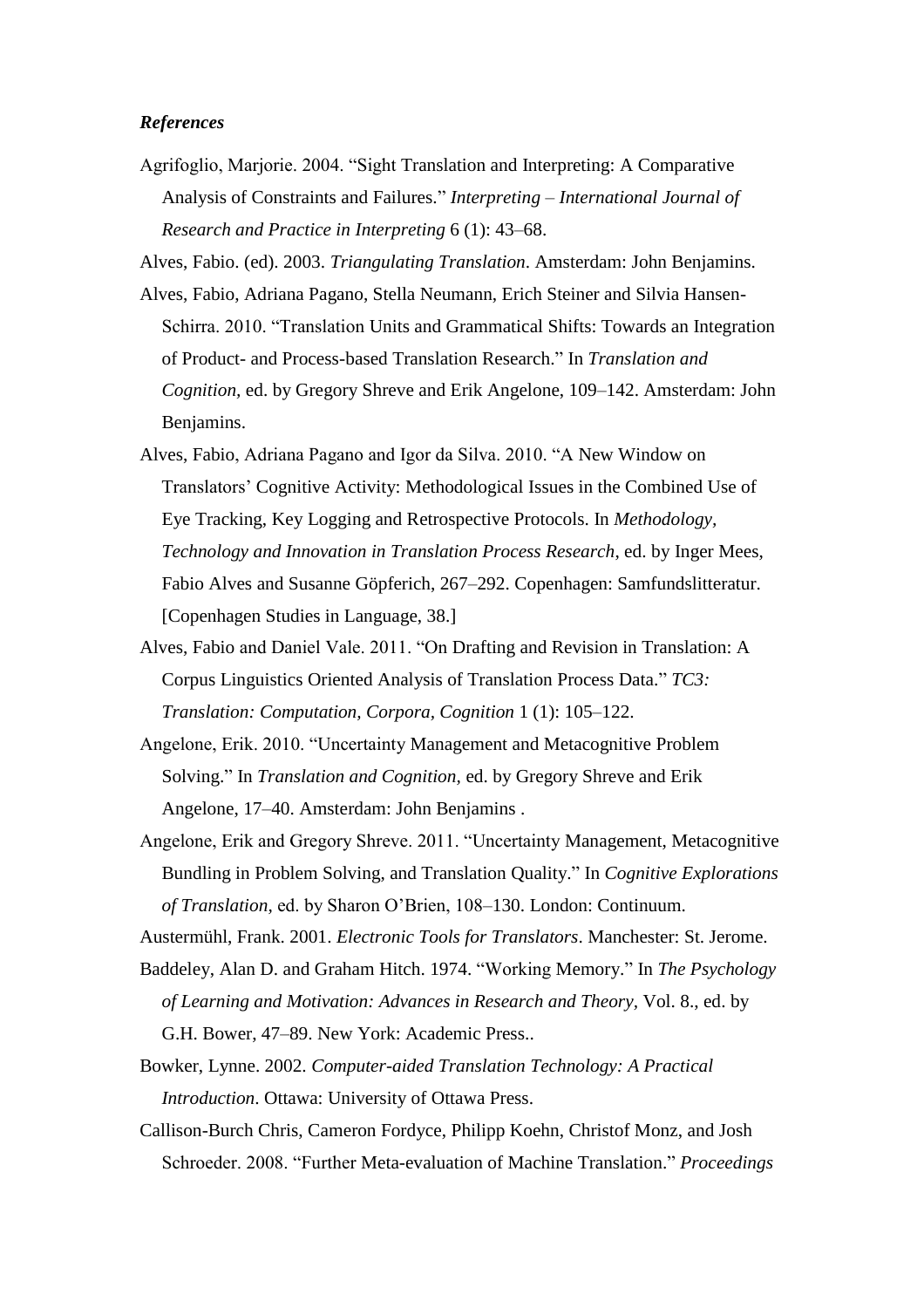*of ACL-08: HLT. Third Workshop on Statistical Machine Translation*. June 19, 70– 106. The Ohio State University, Columbus, Ohio.

- Chang, Vincent Chieh-Ying. 2009. *Testing Applicability of Eye-tracking and fMRI to Translation and Interpreting Studies: An Investigation into Directionality*. Unpublished PhD dissertation. Imperial College London.
- Choi, Bernard and Anita Pak. 2006. "Multidisciplinarity, Interdisciplinarity and Transdisciplinarity in Health Research, Services, Education and Policy: 1. Definitions, Objectives, and Evidence of Effectiveness." *Clinical and Investigative Medicine* 29 (6): 351–364.
- Danks, Joseph and Gregory Shreve. 1997. *Cognitive Processes in Translation and Interpreting*. Thousand Oaks, California: Sage Publications.
- Désilets, Alain, Louise Brunette, Christiane Melançon, Geneviève Patenaude. 2008. "Reliable Innovation - A Tecchie's Travels in the Land of Translators." *8th Association of Machine Translation in the Americas Conference*. Hawaii, 21-25 October. 339–345.
- Doherty, Stephen, Sharon O'Brien and Michael Carl. 2010. "Eye Tracking as an MT Evaluation Technique." *Machine Translation* 24 (1): 1–13.
- Dreyfus, Hubert and Stuart Dreyfus. 2005. "Peripheral Vision: Expertise in Real World Contexts." *Organization Studies* 26 (5): 779–792.
- Ehrensberger-Dow, Maureen and Daniel Perrin. 2010. "Progression Analysis. Tracing Journalistic Language Awareness." *5th International Conference on ELT in China*. Beijing: Foreign Language Teaching and Research Press. 485–510.
- Ericsson, K. Anders and Herbert Simon. 1993. *Protocol Analysis: Verbal Reports as Data.* Cambridge Massachusetts: MIT Press.
- Gambier, Yves, Daniel Gile and Christopher Taylor. 1994. *Conference Interpreting: Current Trends in Research*, *Proceedings of the International Conference on Interpreting – What do We Know and How?* Turku, August 25-27. Amsterdam-Philadelphia: John Benjamins.
- Göpferich, Susanne. 2008. *Translationsprozessforschung. Stand – Methoden – Perspektiven*. Tübingen: Narr.
- Göpferich, Susanne. 2009. "Towards a Model of Translation Competence and its Acquisition: the Longitudinal Study TransComp." In *Behind the Mind: Methods, Models and Results in Translation Process Research,* ed. by Susanne Göpferich,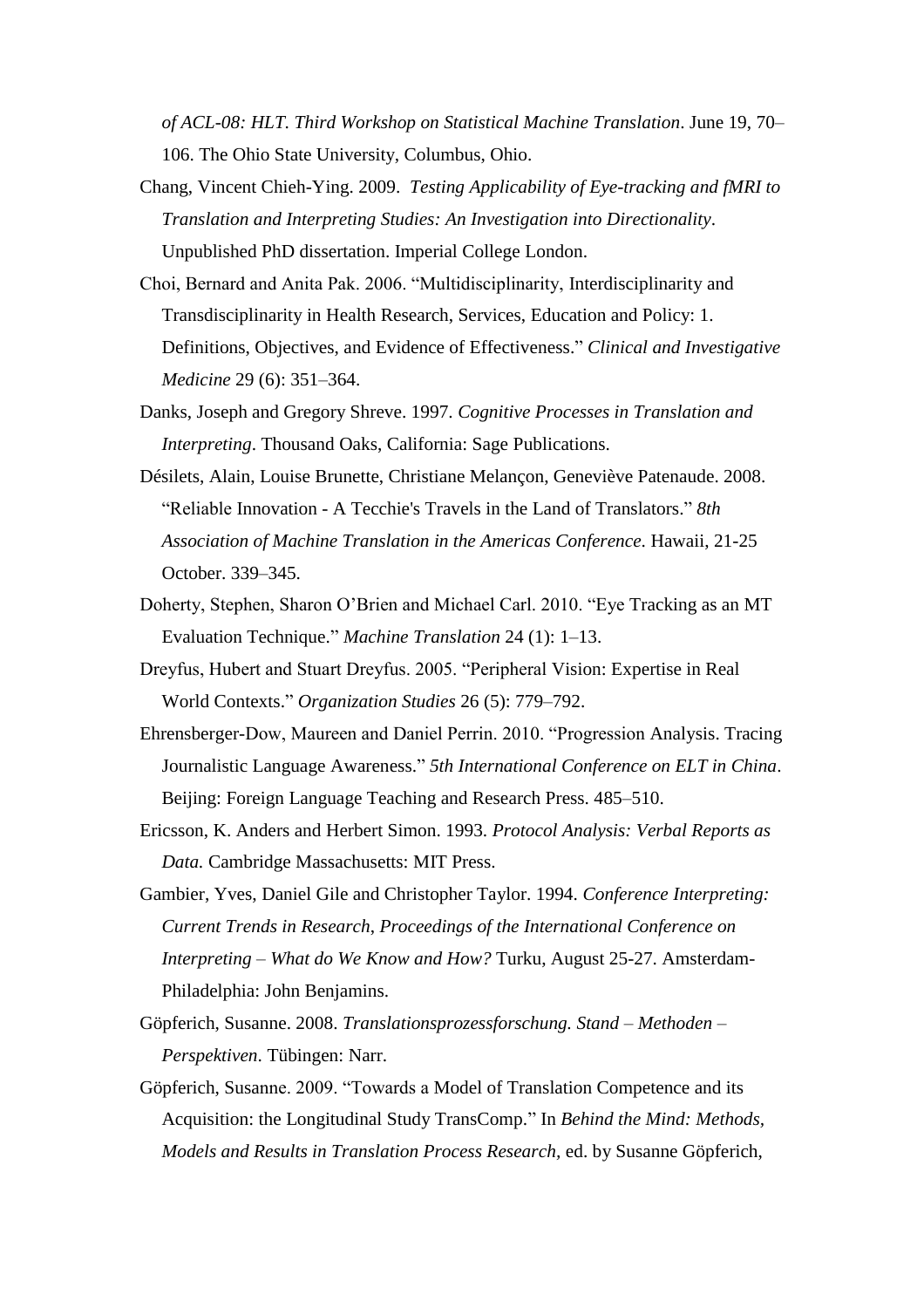Arnt Jakobsen and Inger Mees, 11–37. Copenhagen: Samfundslitteratur. [Copenhagen Studies in Language, 37.]

- Göpferich, Susanne. 2010. "Data Documentation and Data Accessibility in Translation Process Research." *The Translator* 16 (1): 93–124.
- Göpferich, Susanne. 2011. "From Multidisciplinarity to Transdisciplinarity: The Investigation of Competence Development as a Case in Point." *MikaEL Electronic Proceedings of the KäTu Symposium on Translation and Interpreting Studies 5,* 1- 24.
- Göpferich Susanne, Arnt Lykke Jakobsen and Inger Mees (eds). 2008. *Looking at Eyes. Eye Tracking Studies of Reading and Translation Processing*. Copenhagen: Samfundslitteratur. [Copenhagen Studies in Language, 36.]
- Hansen, Gyde (ed). 1999. *Probing the Process in Translation – Methods and Results*. Copenhagen: Samfundslitteratur. [Copenhagen Studies in Language 24.]
- Hubscher-Davidson, Severine. 2009. "Personal Diversity and Diverse Personalities in Translation: A Study of Individual Differences." *Perspectives: Studies in Translatology* 17 (3): 175–192.
- Jääskeläinen, Riitta. 2010. "Are All Professionals Experts? Definitions of Expertise and Reinterpretation of Research Evidence in Process Studies." In *Translation and Cognition,* ed. by Gregory Shreve and Erik Angelone, 213–227. Amsterdam: John Benjamins.
- Jääskeläinen, Riitta and Sonja Tirkkonen-Condit. 1991. "Automatised Processes in Professional vs. Non-professional Translation: A Think-aloud Protocol Study." In *Empirical Research in Translation and Intercultural Studies*, ed. by Sonja Tirkkonen-Condit, 89–109. Tübingen: Gunter Narr..

Jakobsen, Arnt Lykke. 2003. "Effects of Think Aloud on Translation Speed, Revision and Segmentation." In *Triangulating Translation: Perspectives in Process-Oriented Research*, ed. by Fabio Alves, 69-95. Amsterdam: John Benjamins.

Jakobsen, Arnt Lykke. 2005. "Investigating Expert Translators' Processing Knowledge." In *Knowledge Systems and Translation – Text, Translation and Computational Processing* 7, ed. by Helle van Dam, Jan Engberg and Heidrun Gerzymisch-Arbogast, 173–189. Berlin-New York: Mouton de Gruyter.

Jensen, Kristian T.H. 2009. "Indicators of Text Complexity." In *Behind the Mind: Methods, Models and Results in Translation Process Research*, ed. by Susanne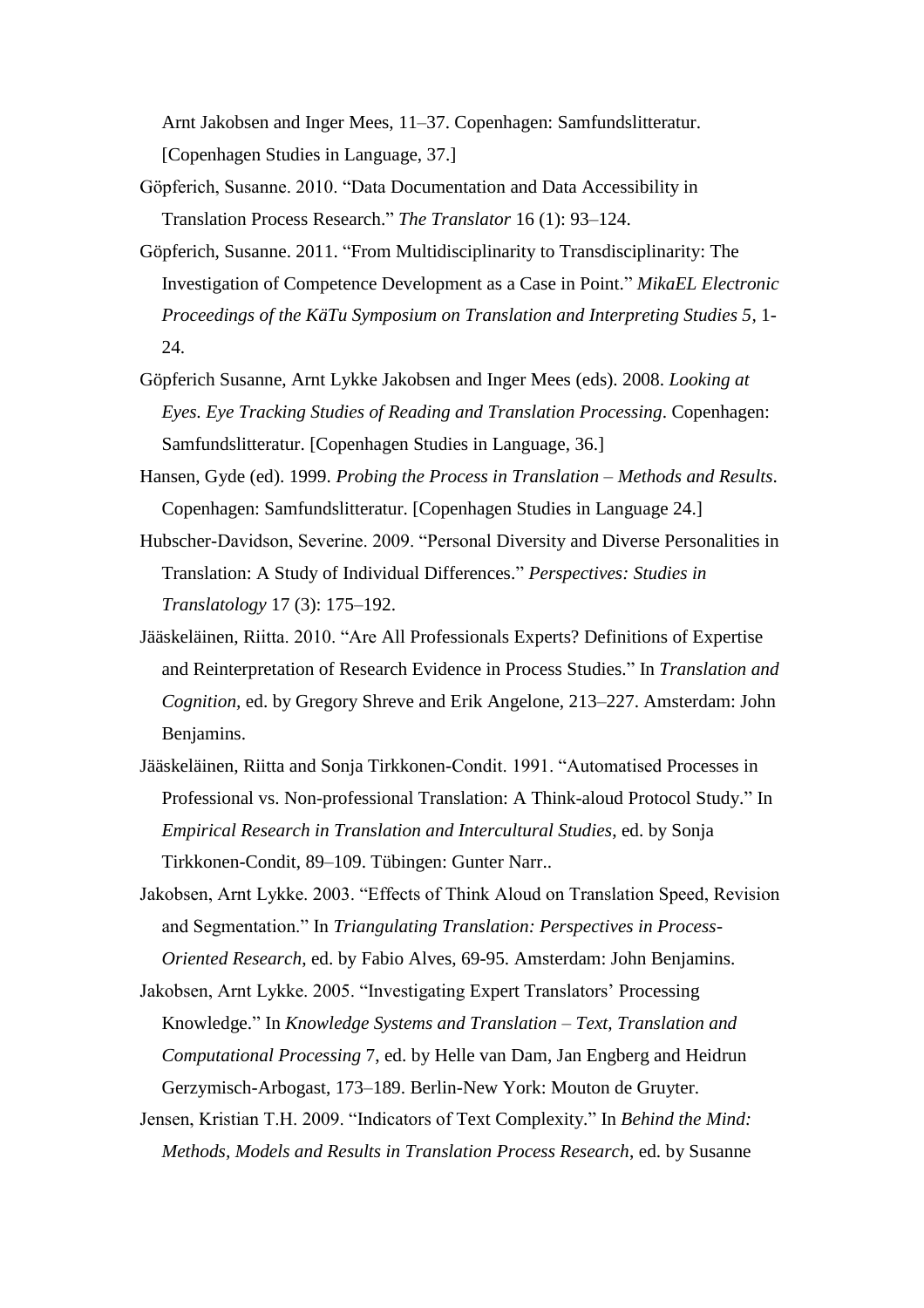Göpferich, Arnt Jakobsen and Inger Mees, 61-80. Copenhagen: Samfundslitteratur. [Copenhagen Studies in Language, 37.]

- Just, Marcel A. and Patricia Carpenter. 1980. "A Theory of Reading: From Eye Fixation to Comprehension." *Psychological Review* 87: 329–354.
- Karamanis, Nikiforas, Saturnino Luz and Gavin Doherty. 2011. "Translation Practice in the Workplace: A Contextual Analysis and Implications for Machine Translation." *Machine Translation* 25 (1): 35–52.

Krings, Hans P. 1986. *Was in den Köpfen von Übersetzern vorgeht*. Tübingen: Narr.

Krings, Hans P. 2001. *Repairing Texts: Empirical Investigations of Machine Translation Post-editing Processes,* translated by G. S. Koby. Kent, OH: The Kent State University Press.

- Lachaud, Christian M. 2011. "EEG, EYE and Key: Three Simultaneous Streams of Data for Investigating the Cognitive Mechanisms of Translation." In *Cognitive Explorations of Translation,* ed. by Sharon O'Brien, 131–153. London: Continuum.
- Lavie Alon and M. Przybocki (eds). 2009. "Automated Metrics for Machine Translation Evaluation." *Special Issue of Machine Translation* 23 (2/3): 69-70.
- Lörscher, Wolfgang. 1988. "Thinking-Aloud as a Method for Collecting Data on Translation Processes." In *Empirical Research in Translation and Intercultural Studies*, ed. by Sonja Tirkkonen-Condit, 67–77. Tübingen: Gunter Narr.
- Mees, Inger, Fabio Alves and Susanne Göpferich (eds). 2010. *Methodology, Technology and Innovation in Translation Process Research*. Copenhagen: Samfundslitteratur. [Copenhagen Studies in Language, 38.]
- Moser-Mercer, Barbara. 2010. "The Search for Neuro-physiological Correlates of Expertise in Interpreting." In *Translation and Cognition,* ed. by Gregory Shreve and Erik Angelone, 263-288. Amsterdam: John Benjamins.
- Muñoz Martín, Ricardo. 2010a. "The Way they were: Subject Profiling in Translation Process Research." In *Methodology, Technology and Innovation in Translation Process Research*, ed. by Inger Mees, Fabio Alves and Susanne Göpferich, 87– 108. Copenhagen: Samfundslitteratur. [Copenhagen Studies in Language, 38.]
- Muñoz Martín, Ricardo. 2010b. "On Paradigms and Cognitive Translatology." In *Translation and Cognition,* ed. by Gregory Shreve and Erik Angelone, 169–187. Amsterdam: John Benjamins.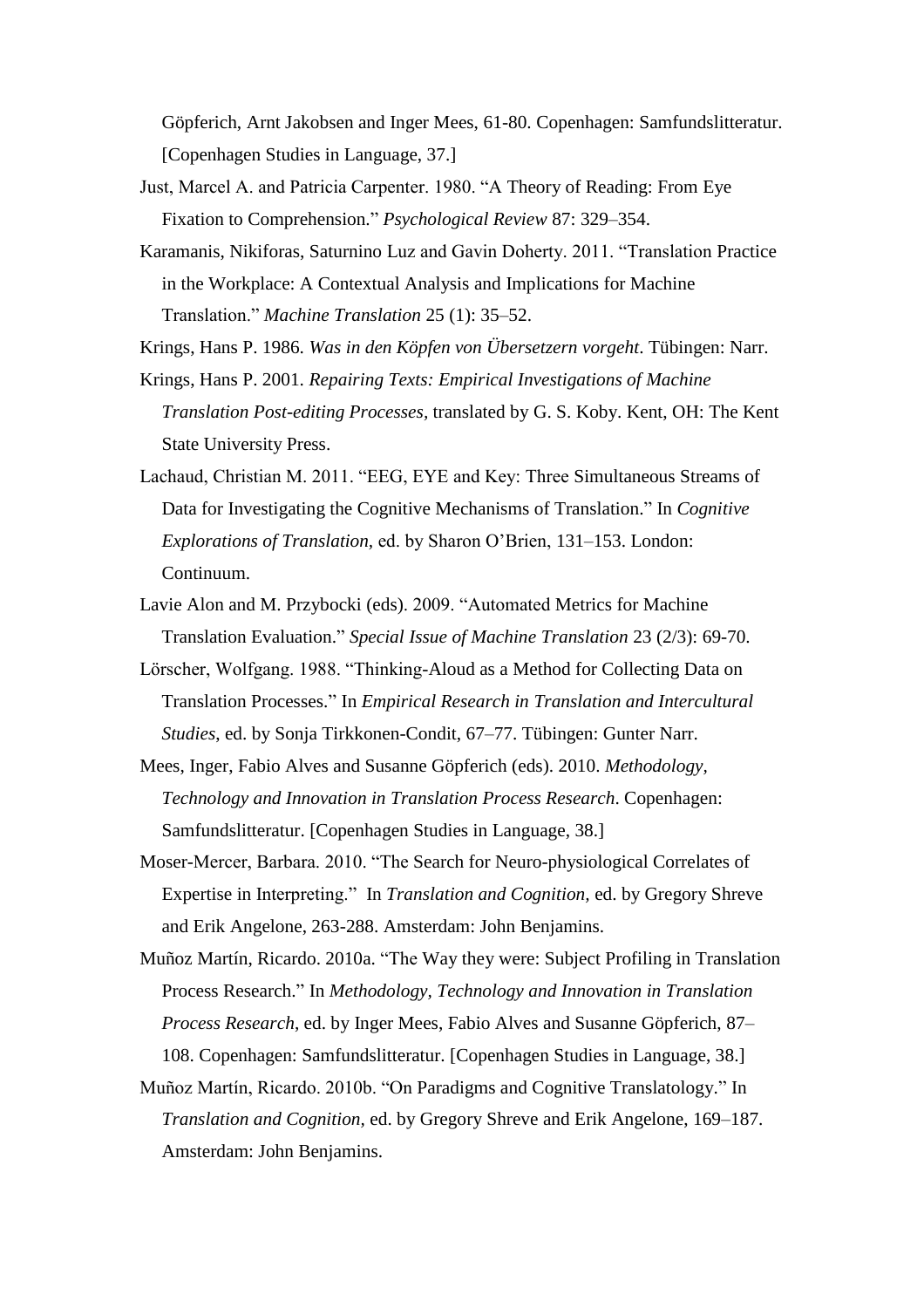- Nissani, Moti. 1997. "Ten Cheers for Interdisciplinarity: The Case for Interdisciplinary Knowledge and Research." *The Social Science Journal* 34 (2): 201–216.
- O'Brien, Sharon. 2006. "Eye Tracking and Translation Memory Matches." *Perspectives: Studies in Translatology* 14 (3): 185–205.
- O'Brien, Sharon. 2008. "Processing Fuzzy Matches in Translation Memory Tools: An Eye-tracking Analysis." In *Looking at Eyes. Eye Tracking Studies of Reading and Translation Processing*, ed. by Susanne Göpferich, Arnt Lykke Jakobsen and Inger Mees, 79–102. Copenhagen: Samfundslitteratur. [Copenhagen Studies in Language, 36.]
- O'Brien, Sharon. 2010. "Controlled Language and Readability." In *Translation and Cognition,* ed. by Gregory Shreve and Erik Angelone, 143–168. Amsterdam: John Benjamins.
- O'Brien, Sharon (ed). 2011a. *Cognitive Explorations of Translation. IATIS Yearbook 2010.* London: Continuum.
- O'Brien, Sharon. 2011b. "Towards Predicting Post-editing Productivity." *Machine Translation* 25 (3): 197–215.
- O'Brien, Sharon, Minako O'Hagan and Marian Flanagan. 2010. "Keeping an Eye on the UI Design of Translation Memory: How do Translators use the Concordance Feature?" In *Proceedings of the 28th European Conference on Cognitive Ergonomics*, ed. by Willem-Paul Brinckman and Mark Neerincx, 187-190. Delft University of Technology.
- PACTE. 2003. "Building a Translation Competence Model." In *Triangulating Translation*, ed. by Fabio Alves, 43–66. Amsterdam: John Benjamins.
- Papineni, Kishore, Salim Roukos, Todd Ward and Wei-Jing Zhu. 2002. "BLEU: A Method for Automatic Evaluation of Machine Translation." In *Proceedings of ACL-2002: 40th Annual Meeting of the Association for Computational Linguistics*, 311–318*.* Philadelphia.
- Quah, Chiew Kin. 2006. *Translation and Technology*. New York: Palgrave Macmillan.
- Risku, Hanna. 2010. "A Cognitive Scientific View on Technical Communication and Translation: Do Embodiment and Situatednesss Really Make a Difference?" *Target* 22 (1): 94–111.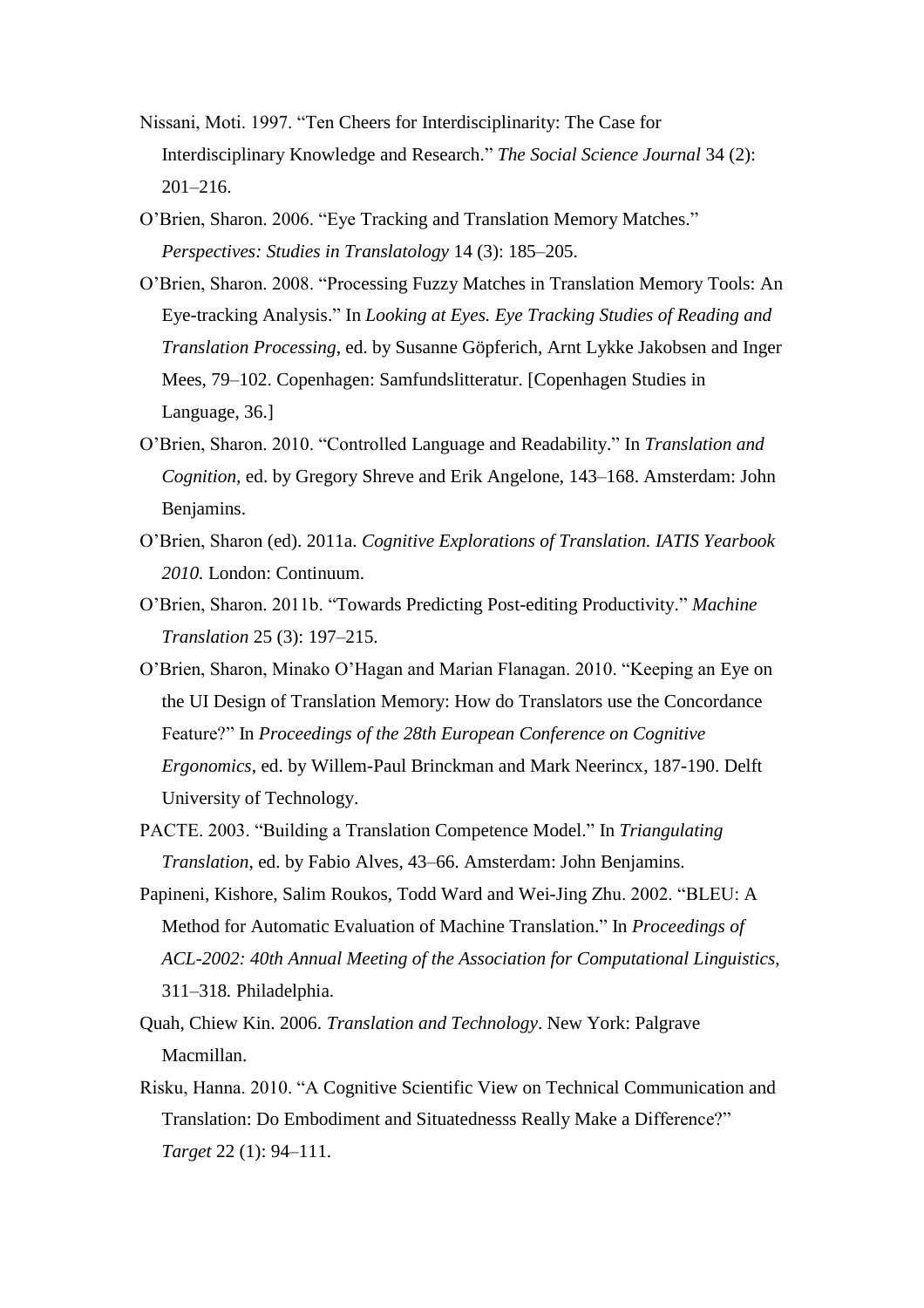- Rydning, Antin Fougner and Christian Michel Lachaud. 2010. "The Reformulation Challenge in Translation." In *Translation and Cognition,* ed. by Gregory Shreve and Erik Angelone, 85-108. Amsterdam: John Benjamins.
- Schrijver, Iris, Leona Van Vaerenbergh, and Luuk Van Waes. 2011. *Transediting in Students' Translation Processes.* Antwerp: Artesis working Papers in Translation Studies 2010–3.
- Shreve, Gregory and Erik Angelone. 2010. *Translation and Cognition.* Amsterdam-Philadelphia: John Benjamins.
- Smith, Jacqui and K. Anders Ericsson. 1991. *Towards a General Theory of Expertise: Prospects and Limits.* Cambridge-New York: Cambridge University Press.
- Taboada, Maite and William Mann. 2006. "Rhetorical Structure Theory: Looking Back and Moving Ahead." *Discourse Studies* 8 (3): 423–459.
- Van Waes, Luuk and Peter Jan Schellens. 2003. "Writing Profiles: The Effect of the Writing Mode on Pausing and Revision Patterns of Experienced Writers." *Journal of Pragmatics* 35: 829–853.
- Vogel, Carl and Gerard Lynch. 2008. "Computational Stylometry: Who's in Play?" In *Verbal and Nonverbal Features of Human-human and Human-machine Interaction*, ed. by Anna Esposito, Nicolaos Bourbakis, Nikolaos Avouris and Ioannis Hatzilygeroudis, 169–186. [\[Lecture Notes in Computer Science](http://www.springerlink.com/content/0302-9743/)*,* Vol. 5042/2008. ]